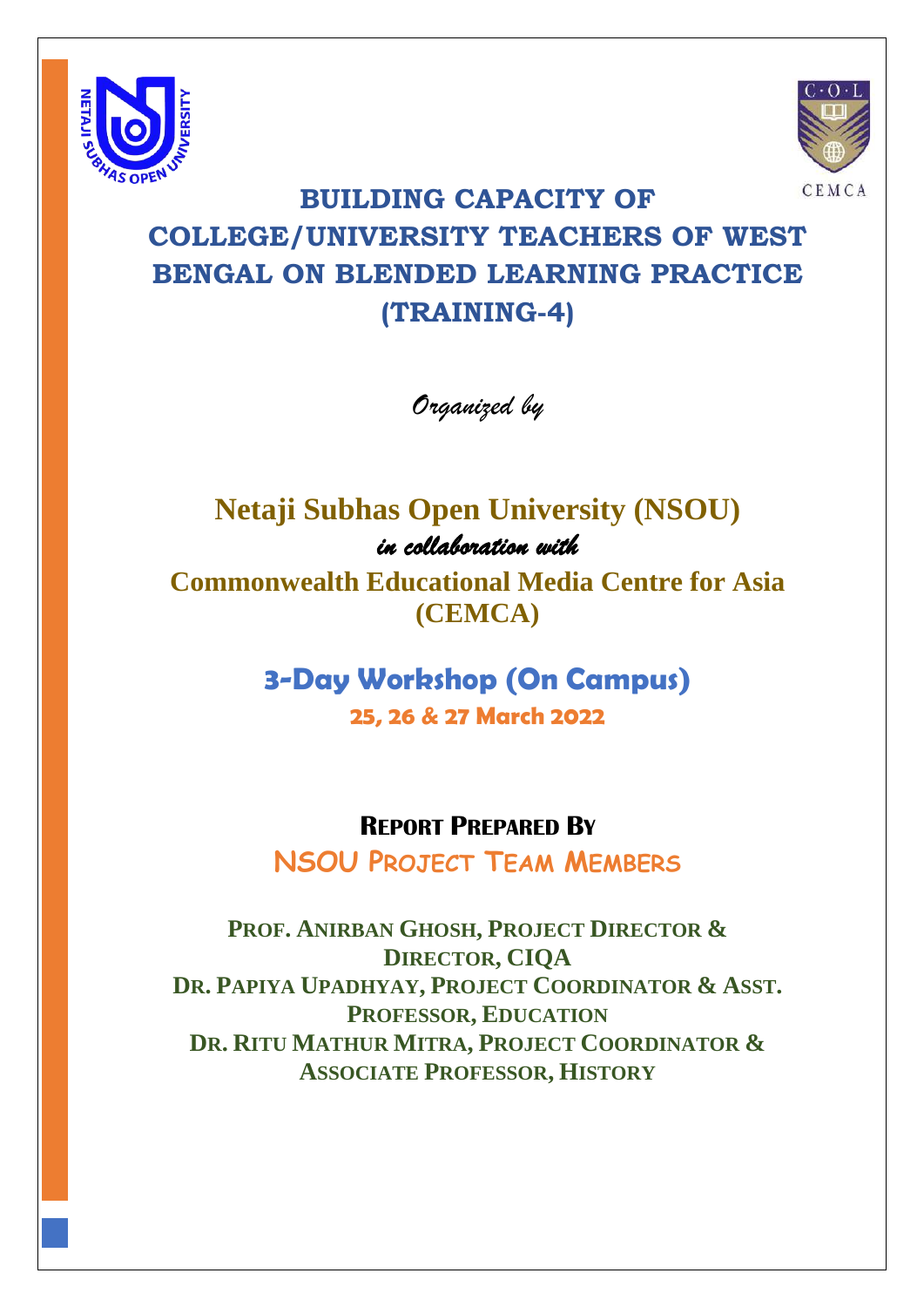#### **About the Project:**

The coronavirus (COVID-19) pandemic disrupted education and training in unprecedented ways, affecting all stakeholders, viz., learners, teachers, parents, academic institutions, and the entire curricular process. Teachers at all levels were confronted with the problems of transitioning from traditional classroom instruction to online instruction on a digital platform. However, these difficulties have underlined the bright future of learning and the rapid improvements in delivery methods for high-quality education. On the flip side, the knowledge and availability of ICT tools, as well as sufficient capacity building and professional development of HEI teachers and academicians, is a pressing demand. With the advent of digital learning platforms, traditional teaching methods have been rendered obsolete in educational institutions. Today, both technology and traditional learning methods are needed. Because of this, the term "Blended Learning" was coined to describe the art of combining digital and traditional classroom teaching methods. The blend necessitates consideration of learning outcomes and a learner-centered instructional environment. As digital technologies emerge and become increasingly important in teaching and learning at all levels from K.G to P.G. The NEP 2020 recommends the use of blended learning models and recognizes the importance of face-to-face in-person learning while promoting digital learning and education. Various effective blended learning models will be identified for various subjects as precedence to cope up with the contemporary learning styles.

## **Project Objectives:**

The Project lays emphasis and intends-

- $\ddot{\bullet}$  To improve the knowledge and skills of teachers/academicians in higher education to develop and offer Online/Blended Course.
- $\ddot{\text{+}}$  To enable the staff/faculty members to the process of planning, designing, developing and delivering online courses.
- $\pm$  To adopt appropriate ICT tools and learning platforms as an adjunct to face-to-face teaching and to teach in a full online or distance learning context.
- $\pm$  To find out the prospects and challenges of providing online/blended learning in the context of Higher Education Institutions in West Bengal.
- $\ddot{\text{+}}$  To find out the prospects and challenges of providing online/blended learning in the context of Higher Education Institutions in West Bengal.

## **Workshop file**

## **Date & Time**: **25, 26 & 27 March 2022,** 10 AM-5 PM

**Venue**: Subhas Chandra Sabhaghar, NSOU Headquarters, Kolkata

**Participant**s- Comprised of 80 teachers and academicians (Male-55, Female-25) from HEIs of West Bengal (List appended at the end of the report).

## **Preview:**

Blended learning is a teaching and learning approach that combines traditional classroom methods with ICT-mediated activities. This pedagogical approach combines face-to-face and online activities, as well as synchronous and asynchronous learning tools, allowing for the most effective learning processes. Blended learning is the practice of combining digital learning tools with traditional classroom teaching. In a true blended learning environment, both student and teacher should be present. Regardless, students should be able to use the digital tools to control the pace and topics of their learning. Blended learning bridges the gap between traditional schools and online classrooms by combining physical and digital learning (eLearning).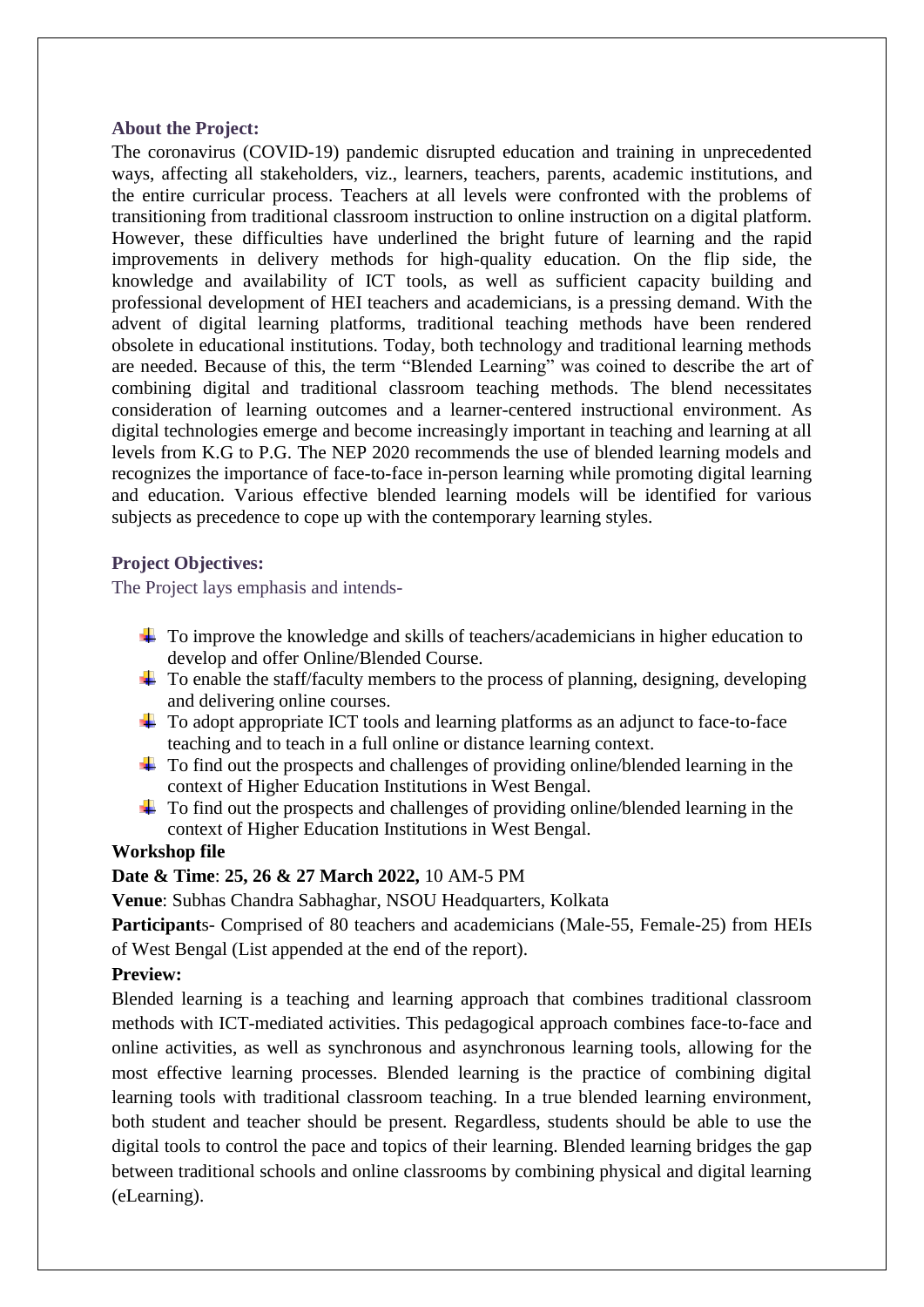Under the auspices of this collaborative venture of NSOU and CEMCA, three workshops at three RCs (Durgapur-F2F, Jalpaiguri-through blended mode and Kalyani-F2F) were organized successfully. In this milieu, **the fourth workshop in the series** was conducted at the NSOU HQs. College/ University teachers from Kolkata, East & West Medinipur, Howrah, Hooghly and North & South 24 Parganas registered for the workshop. The proceedings of the workshop are as follows:

#### **Inaugural Session:**

The 3-Day Workshop was inaugurated on 25/03/2022 at 10.30am. NSOU & CEMCA has the unique distinction of bringing together a teeming academician for a vibrant and intense exchange of views, knowledge and experience on the minutiae of blended learning and its implementation in educational context. The session progressed through the following addresses:

**Welcome Address** was delivered by **Professor Anirban Ghosh, Project Director and Director, Centre for Internal Quality Assurance**. He greeted the attendees warmly and set the tone for the workshop by deliberating upon the University's ICT endeavours as one of its visions for 'Reaching the Unreached.' He noted that, despite the epidemic, NSOU's teachinglearning framework had remained undisturbed due to the various ICT support provided to learners. Prof. Ghosh further stated that equipping teachers with blended learning methodology will ensure the much-needed learner-centric approach and benefit the social environment as a whole. He reiterated that the university has been collaborating with CEMCA on many projects to improve the equity, quality, and accessibility of higher education and will continue to do so.



**Address by Dr. A. B. Aich, Director, Study Centres, NSOU** underpinned the importance of digital learning for all HEIs and the role of the Study Centres for acting as bridges between the University and the learners in the Open and Distance mode of learning. He emphasised upon the UGC's concept note on Blended Learning envisioning that it is time to take on a policy that is undoubtedly learner-centric, or what can be safely put down as Education 4.0.

**Address by C.A Sri Kishore Sengupta, Registrar, NSOU**. The Registrar traced the growth of the University from its humble beginnings to the recent attainment of Grade 'A' in NAAC and its other remarkable achievements including the present workshop with CEMCA for empowering the teachers.

The **Presidential Address** was delivered by **Prof. Subha Sankar Sarkar, Hon'ble Vice Chancellor, NSOU** and reflected the vision and mission of NSOU as the sole State Open University of West Bengal. He emphasized the significance of ODL mode institutions in increasing the GER of Indian academic institutions and pointed out their future role in reaching out to the learners from every stratum of society, promoting lifelong learning,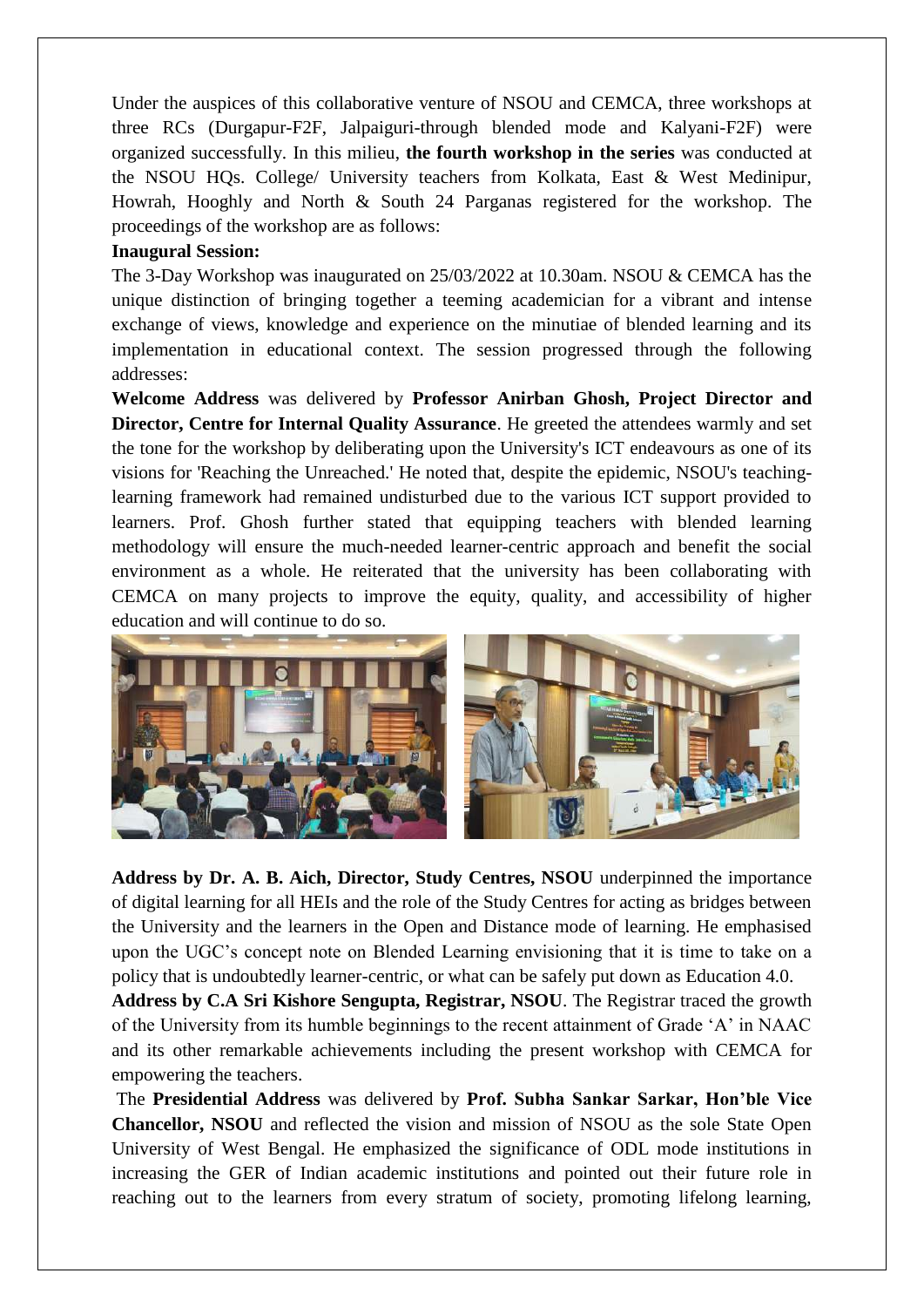technology-driven learning and education for sustainable development, reverberating with the key tenets of UN-SDG 4.

Formal **Vote of Thanks** for the inaugural session was proposed by Dr. Ritu Mathur Mitra, Associate Professor & Head, Dept. of History, NSOU and Joint Project Coordinator.

Thereafter, the **Day-1 Technical session** began with an introduction on Blended Learning by Prof. Anirban Ghosh. The workshop was taken over by the workshop facilitators- Mr. Purandar Sengupta and Dr. Shounak Ray to continue with the sessions.

The entire programme was deftly compered by Dr. Papiya Upadhyay, Assistant Professor, School of Education, NSOU and Joint Project Coordinator.



#### **Technical Sessions:**

*Session 1* was an orientation and a brief 'Introduction to Blended Learning' by the Project Director, Prof. Anirban Ghosh which set the tone of the sessions to come. His address reverberated that blend necessitates consideration of learning outcomes and a learner-centred instructional environment. As digital technologies emerge and become increasingly important in teaching and learning at all levels from school to higher education. The NEP 2020 recommends the use of blended learning models and recognizes the importance of face-toface in-person learning while promoting digital learning and education.

Session 2: 'Ice-breaking Session on Competency Mapping - Master Trainer Mr. Purandar Sengupta and Dr. Shaunak Roy in a warming-up session, divided the participants into groups and used 'competency mapping' to elicit the psycho-social competencies of the participants as the true identifier of their respective personalities, which they in turn could use later to understand their learners better. Human process lab coupled with appreciative enquiry technique was energetically performed by the participants. Performance analyses exposes the competence, focusing on past achievement, tracing performance analyses unravels a competence. The mentors further added that competency is causally related to Performance. Facilitation is an intricate and elaborate process which encapsulates various psychosocial interventions that accelerates collaborative learning to a great extent. To be a successful Facilitator, it is desirable to get endowed with a set of Psychosocial Competencies. These Psychosocial Competencies in turn make it easier for a Facilitator to make judicious utilization of the Participatory Training Methods and the multiple Psychosocial Interventions.

*Session 3*: Fish Bowl exercise & 'Introduction to Blended Learning & Orientation to "Edutainment" as a Pedagogical Tool in Blended Learning'-The resource persons oriented the participants towards blended learning as a tool of joyful learning i.e., Edutainment, so that they could make their classes entertaining to their learners. The participants were grouped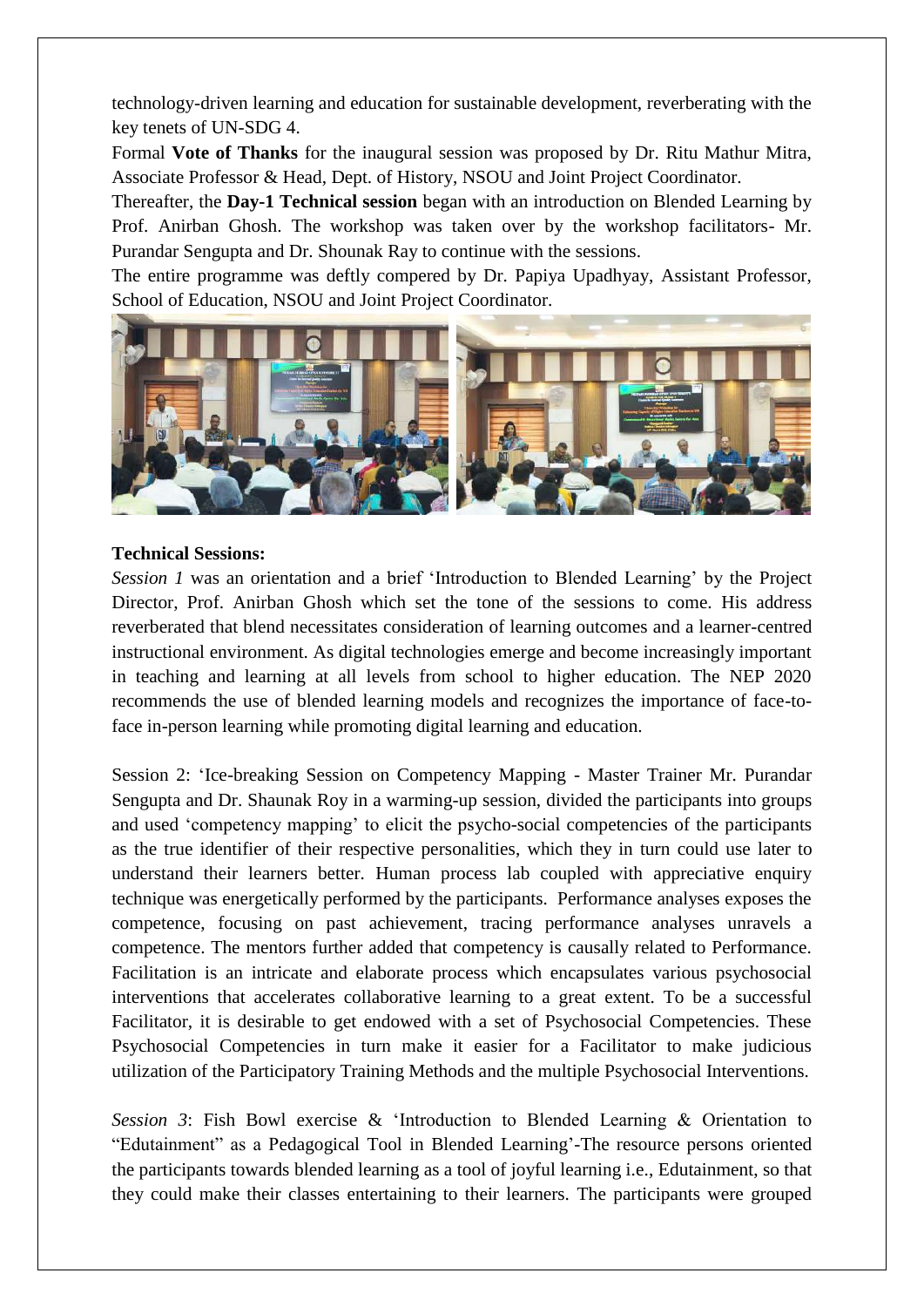into 6 clusters with 12-13 participants in each cluster. Mr. Purandar Sengupta engaged the participants of each and every group to perform the fish bowl exercise. It deciphered the operational pros and cons leading to organizational development and also serves as a potential tool for metacognitive domains.



*Session 4*: ICT tools in a Blended Learning Context, Introduction to ICT Tools & its Relevance in Higher Education Mind Mapping using ICT Tools using hands-on approach) - In the last session of the first day, the participants were given an idea of the relevant ICT tools which they could use in their classes. They were trained for 'mind mapping', using these tools for divergent as well as convergent thinking. Dr. Shaunak Roy opined that when teachers are effective at integrating technology into the curriculum, technology plays a significant role in student learning. ICT has also become an essential part of the teachinglearning interaction, as demonstrated by the use of interactive digital whiteboards in place of chalkboards and the use of students' own cell phones or other devices for learning during class time. When teachers are digitally literate and trained to use ICT effectively, these approaches can help students develop higher order thinking skills, provide students with creative and individualized ways to express their understandings, and prepare students to deal with ongoing technological change in society and the workplace. Additionally, a survey was done to ascertain the list of ICT Tools that instructors often utilize for classroom teachinglearning. The participants were advocated that numerous ICT tools are available for developing courses, producing examinations, preparing multiple choice questions, collecting student feedback, and conducting evaluations.



#### **DAY 2 (26.03.2022)**

Session 5: Intervention Strategies like parentheses, paraphrasing, mnemonics, probing through role play was very captivating as the participants had to enact to display and demonstrate these strategies. Mr. Sengupta explained that as a part of component display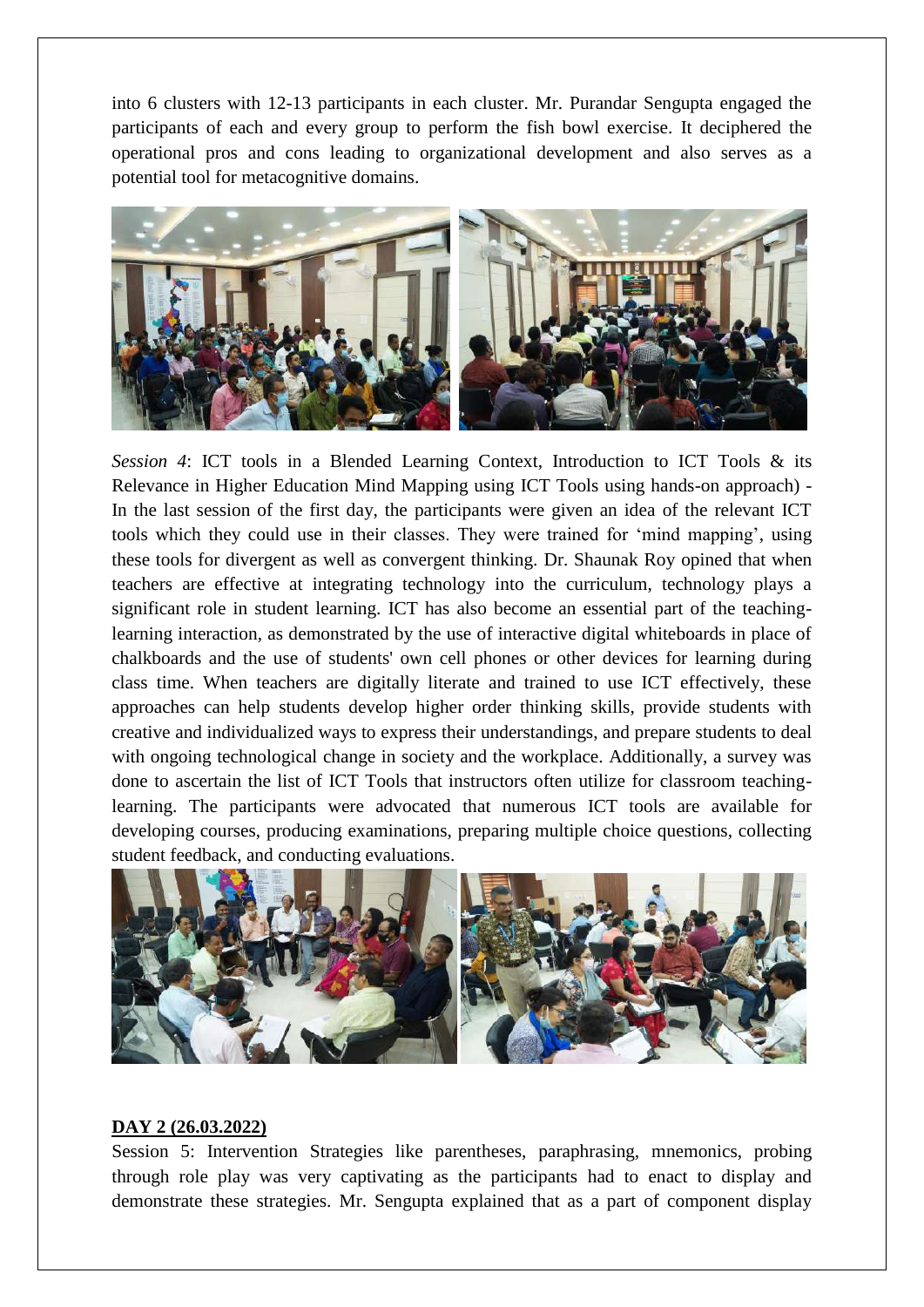theory for retention of learning, these strategies are very effective. These interventions are not meant to assess knowledge but it unleashes the hidden potential of the learners in a learning environment. It also fosters meta cognition elements.

*Session 6*: 'Facilitation with Participatory Tools and Methods'- These two interesting sessions introduced the participants to participatory analysis, motivational success stories, design thinking, situational planning among other innovative teaching-learning strategies.

Session 7: 'ICT Tools in a Blended Learning Context, Gamifying the classroom, Creating Quizzes, Creating Infographics'- These ICT tools were explained in details by providing many examples and their role in collaborative and participatory learning was emphasized by Dr. Shaunak Roy. These were introduced and vividly demonstrated as: ICT tools for explaining concepts, gamification, quizzes, assessment and sharing contents or resources.

*Session 8*: 'Activity Sessions'- Learning by activity proved to be very popular with the participants. The energy during the Escape Room Game was palpable. The link to venture into the game was posted in the dedicated Workshop WhatsApp group for participation. Each and every participant responded with enthusiasm to crack the game. This led to a joyful learning. The process to create and develop escape room and quizezz in Google forms were explained through presentation and hands-on.

#### **DAY 3 (27.03.2022)**

*Session 9*: 'Effective Learning Models in Higher Education and development of Course design through blended approach'- The participants were introduced with Situation driven learning. Resources related to this were shared beforehand by the mentors for readiness among the participants. It was ideated properly through role-playing among participants. This session instilled means of upskilling problem-solving behaviour among learners. This session also surfaced the ideas of direct and indirect counselling process between facilitator and learner. In addition to this, various learning models were discussed which could be used by them effectively to facilitate and engage their learners. The next phase was development of course design through blended approach. The participants were distributed among 10 discipline/subject specific groups. A course design template (**appended at the end of the report**) was provided to each group. The group members designed a subject specific course and was submitted to the mentors. During the entire group activity, Prof. Ghosh, Dr. Roy and Mr. Sengupta diligently facilitated the session to enrich the experiences of the participants and supported them with assimilation of ideas and methods.

*Session 10*: 'Discussion on Programme Output, Q & A, Wrapping Up': Master Trainer and CEMCA Resource person Purandar Sengupta encouraged the participants to discuss the outputs that had emerged during the 3 day-long sessions. The learners made many relevant points and their queries were answered with expertise by both the resource persons.

**Wrapping Up**-It was concluded that the workshop had trained the participants to engage in dialogue driven intervention, participatory learning, collaborative learning, discovery learning, experiential learning and last but not the least all culminating into joyful learning.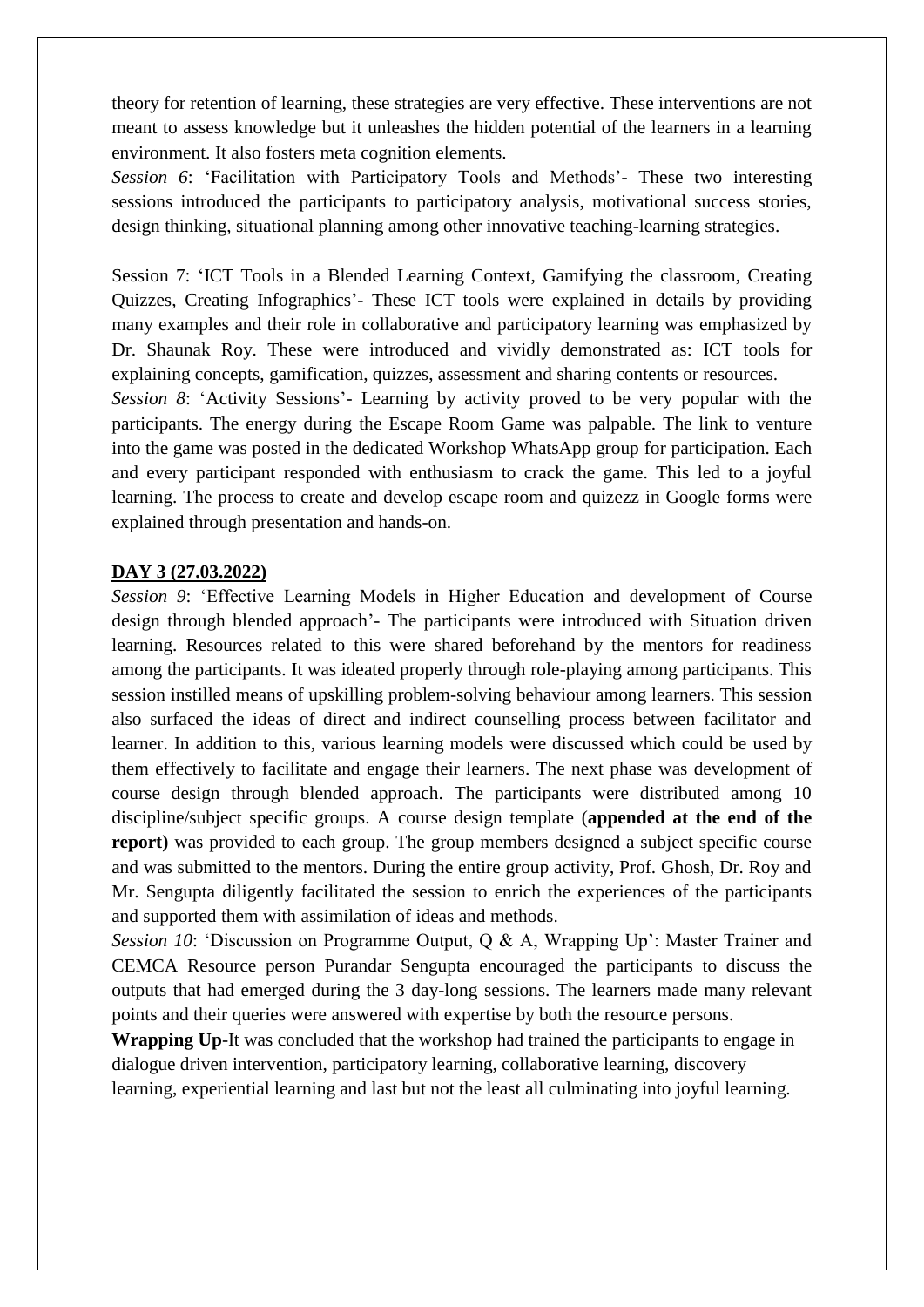

**Valedictory session:** The valedictory address was delivered by Prof. Kajal De, Director, School of Sciences, NSOU. Prof. Anirban Ghosh echoed the essence of sustainable education with 21<sup>st</sup> century learning skills for the millennials. He also put into record that education should have inclusivity in its conception and implementation**.** Followed by this, the participants shared their views and experiences during the 3-day workshop. They appreciated all the learning materials provided to them and lauded the role of the resource persons and the project team members in organizing a truly interactive and innovative workshop and hoped NSOU and CEMCA would conduct further programmes to enhance the capacity of teachers. Prof. Ghosh rightly pointed out that NSOU was the only HEI in West Bengal to have organized such series of capacity building workshops on implementation of blended learning.



#### **Outcome of the workshop:**

The workshop recognized the following outcomes categorically:

- $\ddot{\phantom{a}}$  Collaborative, engaging, facilitating and innovating mindset were regenerated
- $\overline{\text{+}}$  Contemporary and context-specific ICT tools, software and their blending with situation-based learning were unified in an orchestrated manner
- $\overline{\text{I}}$  Set the understanding of Effective Learning Models and Cognitive-Behavioural Interventions, connecting with context and experiences
- $\pm$  Triggered engaging activities and exercises to promote collaborative, facilitating and participatory learning environment

The session concluded with group photograph and distribution of certificates to all active participants. Dr. Papiya Upadhyay proposed the vote of thanks to one and all involved and extended support to make the workshop truly outcome-based and fruitful.

---Report Prepared by the Project TEAM members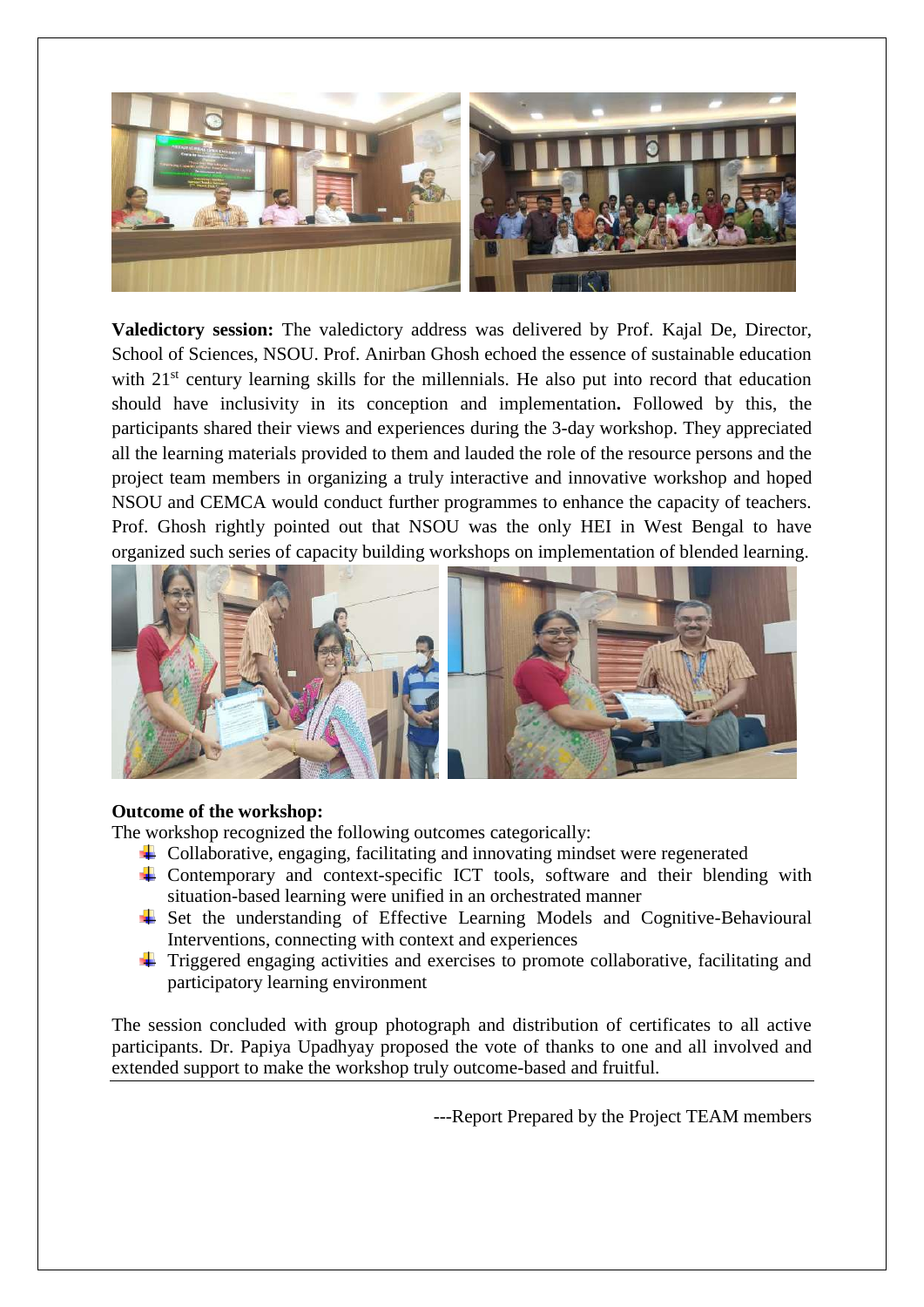



## **Implementation of Blended Learning in Higher Education Institutions in West Bengal**

**(Enhancing Capacity of Higher Education Teachers)**

*Organized by*

**Netaji Subhas Open University (NSOU)**

*in collaboration with*

**Commonwealth Educational Media Centre for Asia (CEMCA)** 

**Date: 25, 26 & 27 March 2022**

**Venue: NSOU Headquarters, Kolkata**

**Programme Schedule**

## **DAY 1 (25/3/2022)**

| <b>Time</b>                                                                  | <b>Activities/Sessions</b>                                                                                    |  |  |  |  |  |
|------------------------------------------------------------------------------|---------------------------------------------------------------------------------------------------------------|--|--|--|--|--|
| 10.00AM-10.30AM                                                              | <b>Registration</b>                                                                                           |  |  |  |  |  |
| <b>Inaugural Ceremony</b>                                                    |                                                                                                               |  |  |  |  |  |
|                                                                              | Welcome Address by Dr. A.B. Aich, Director, Study Centres, NSOU                                               |  |  |  |  |  |
|                                                                              | Address by Professor Anirban Ghosh, Director, Centre for Internal<br><b>Quality Assurance, NSOU</b>           |  |  |  |  |  |
| 10:30 AM-10:50AM                                                             | Address by CA Kishore Sengupta, Registrar, NSOU                                                               |  |  |  |  |  |
|                                                                              | Presidential Address by Professor Subha Sankar Sarkar, Hon'ble<br>Vice-Chancellor, NSOU                       |  |  |  |  |  |
|                                                                              | Vote of Thanks: Dr. Ritu Mathur Mitra, Associate Professor & Head,<br>Dept of History, NSOU                   |  |  |  |  |  |
| Compere: Dr. Papiya Upadhyay, Assistant Professor, School of Education, NSOU |                                                                                                               |  |  |  |  |  |
| 10:50AM-11.05AM                                                              | <b>Tea Break</b>                                                                                              |  |  |  |  |  |
| 11.05AM-11.30AM                                                              | An Introduction to Blended Learning by Professor Anirban Ghosh                                                |  |  |  |  |  |
| 11.30AM012.15PM                                                              | <b>Session 1:</b> Ice-breakers and Orientation to "Edu-tainment" as a<br>Pedagogical Tool in Blended Learning |  |  |  |  |  |
| 12.15PM-1.30PM                                                               | <b>Session 2:</b> Effective Learning Models in Higher Education                                               |  |  |  |  |  |
| 1.30PM-2.00PM                                                                | Lunch                                                                                                         |  |  |  |  |  |
| 2.00PM-3.30PM                                                                | <b>Session 3:</b> Introduction to ICT Tools & its Relevance in Higher<br>Education                            |  |  |  |  |  |
| 3.30PM-3.45PM                                                                | <b>Tea Break</b>                                                                                              |  |  |  |  |  |
| 3.45PM-5.00PM                                                                | <b>Session 4:</b> Activity and Hands-on Sessions                                                              |  |  |  |  |  |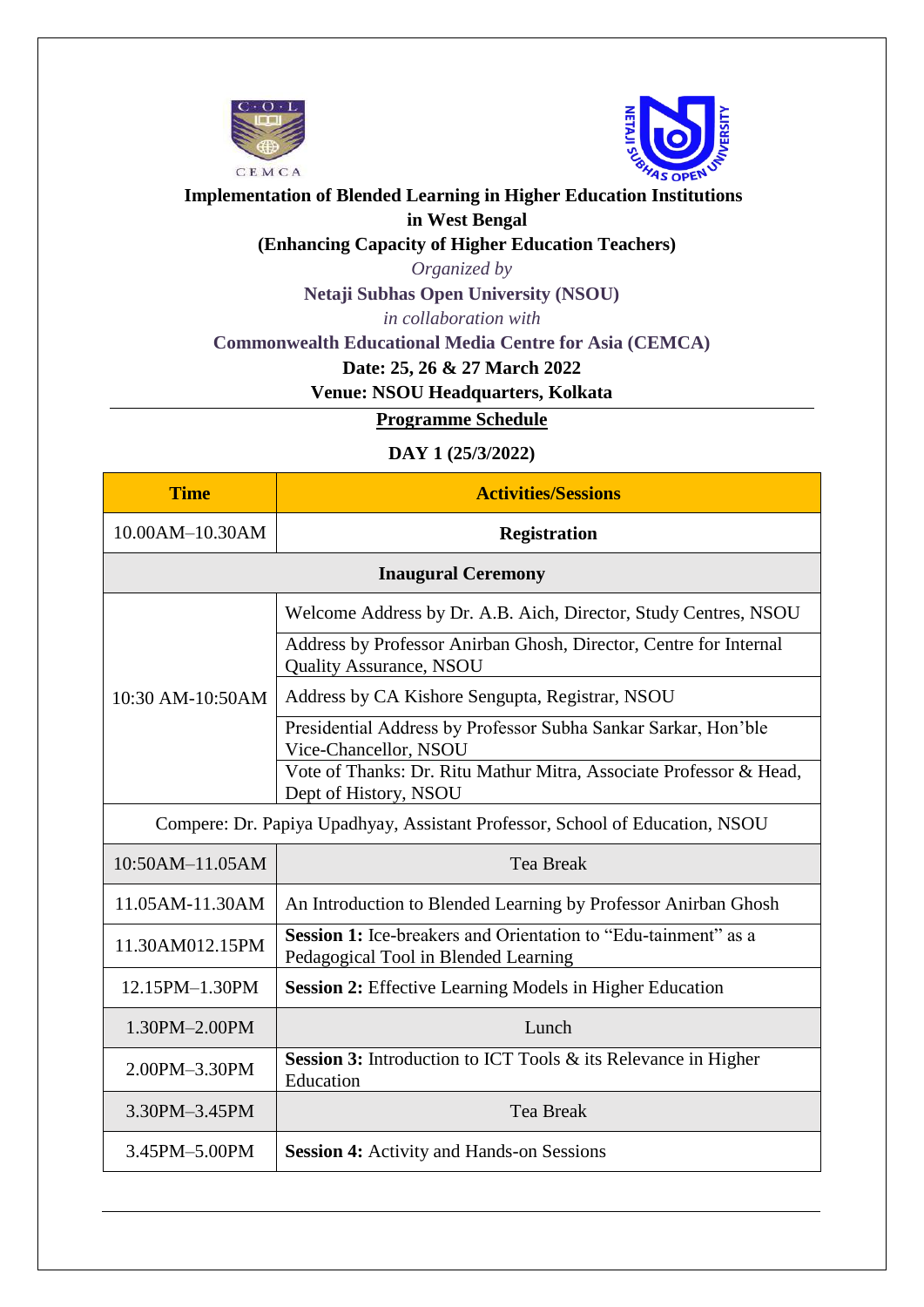## **DAY 2 (26/3/2022)**

| <b>Time</b>     | <b>Activities/Sessions</b>                                                                                                                                           |
|-----------------|----------------------------------------------------------------------------------------------------------------------------------------------------------------------|
| 10.30AM-11.30AM | <b>Session 5:</b> Cognitive Behavioural Interventions $\&$ its Applications<br>in Higher Education                                                                   |
| 11.30AM-11.45AM | Tea Break                                                                                                                                                            |
| 11.45AM-1.30PM  | <b>Session 6:</b> Use of ICT Tools for creating mind-maps; creating<br>quizzes; gamifying the classroom                                                              |
| 1.30PM-2.00PM   | Lunch                                                                                                                                                                |
| 2.00PM-3.30PM   | <b>Session 7: Activity Sessions</b>                                                                                                                                  |
| 3.30PM-3.45PM   | <b>Tea Break</b>                                                                                                                                                     |
| 3.45PM-5.00PM   | <b>Session 8:</b> Activity Sessions (Continued); Administering<br>Presentation Topic for Discussion on Final Day (to be prepared by<br>different participant groups) |

#### **DAY 3 (27/3/2022)**

| <b>Time</b>       | <b>Activities/Sessions</b>                                            |
|-------------------|-----------------------------------------------------------------------|
| $10.00AM-11.30AM$ | <b>Session 9:</b> Group Presentations                                 |
| 11.30AM-1.30PM    | <b>Session 10:</b> Discussion on Program Output, Q & As & Wrapping Up |
| 1.30PM-2.00PM     | <b>Closing Ceremony</b>                                               |

#### **Workshop Facilitators/ Mentors:**

Mr. Purandar Sengupta, Master Trainer & Mentor Dr. Shaunak Roy, Faculty of Management, St. Xavier's College (Autonomous)

#### **Project Coordinators**

*Associate Professor Assistant Professor, History, NSOU Education, NSOU*

Dr. Ritu Mathur Mitra Dr. Papiya Upadhyay

## **Project Director**

Professor Anirban Ghosh *Director, Centre for Internal Quality Assurance* Netaji Subhas Open University **E-mail: workshop.cemca@gmail.com**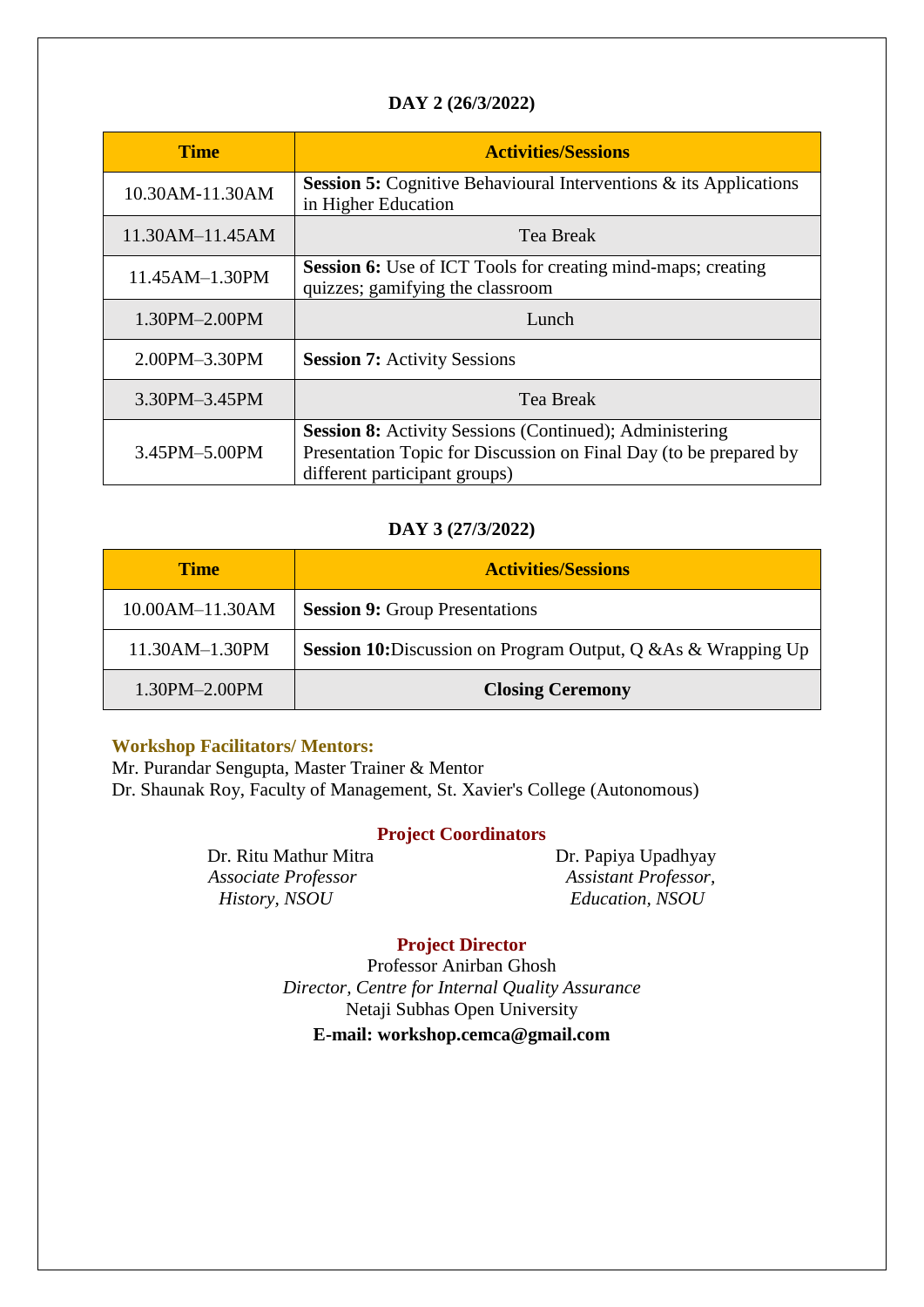|        | <b>Participants List:</b>        |                            |                                     |                                |                         |                              |  |  |
|--------|----------------------------------|----------------------------|-------------------------------------|--------------------------------|-------------------------|------------------------------|--|--|
| Sl No. | Name of the<br><b>Faculty</b>    | <b>Designation</b>         | Name of the<br>College/University   | Subject/<br>Specializati<br>on | <b>Whats App</b><br>No. | E-mail ID                    |  |  |
| 1.     | Abhijit<br><b>Barman</b>         | Asst.<br>Professor         | Panchur College                     | Bengali                        | 9832350109              | abhijitbarman85@gmail.com    |  |  |
| 2.     | Amitava<br>Khan                  | Asst.<br>Professor         | Sonarpur<br>Mahavidyalaya           | Physiology                     | 9051150127              | amitava84@gmail.com          |  |  |
| 3.     | Anendu<br>Haldar                 | Asst.<br>Professor         | Nabagram Hiralal<br>Paul College    | Physics                        | 9477895405              | anendu99@gmail.com           |  |  |
| 4.     | Anirban<br>Ghosh                 | Associate<br>Professor     | <b>NSOU</b>                         | Zoology                        | 9830547592              | anirbanghosh@wbnsou.ac.in    |  |  |
| 5.     | Aparna<br>Medda<br>Santra        | SACT-I                     | <b>AKPC College</b>                 | Commerce<br>(Accountin<br>g)   | 9433222315              | aparnasatra1978@gmail.com    |  |  |
| 6.     | Ashok<br>Kumar Atta              | <b>SAT</b>                 | <b>Bagnan College</b>               | Commerce                       | 9474185190              | aabagnan@gmail.com           |  |  |
| 7.     | Asish<br>Kumar<br>Mandal         | Coordinator<br>cum Faculty | PIMT-NSOU                           | Accounting<br>$&$ EDP          | 9331256934              | asishkmandal@gmail.com       |  |  |
| 8.     | Azizul<br><b>Biswas</b>          | Asst.<br>Professor         | Sarojini Naidu<br>College for Women | History                        | 8478070581              | biswasazizul756@gmail.com    |  |  |
| 9.     | Bablu<br>Charan Das              | Asst.<br>Professor         | Seva Bharati<br>Mahavidyalaya       | Philosophy                     | 9593455259              | babludas1004@gmail.com       |  |  |
| 10.    | <b>Basudeb</b><br>Choudhury      | SACT-I                     | Chandernagore<br>Govt. College      | Commerce                       | 8777697741              | basudebbhavan@gmail.com      |  |  |
| 11.    | <b>Bibhas Guha</b>               | Associate<br>Professor     | <b>NSOU</b>                         | Zoology                        | 9434551535              | g.bibhas@gmail.com           |  |  |
| 12.    | Binay<br>Barman                  | Asst.<br>Professor         | Saldiha College                     | History                        | 9475836546              | binaybarman123@gmail.com     |  |  |
| 13.    | Biswajay<br>Singha               | <b>SACT</b>                | Tamralipta<br>Mahavidyalaya         | Political<br>Science           | 9232695185              | $b$ iswajay1974@gmail.com    |  |  |
| 14.    | <b>Biswajit</b><br><b>Biswas</b> | SACT-I                     | Netaji<br>Mahavidyalay              | Bengali                        | 9749115576              | biswajitb89@gmail.com        |  |  |
| 15.    | Biswatosh<br>Ghosh               | Asst.<br>Professor         | Bidhannagar<br>College              | Zoology                        | 9433461294              | biswabios.atgc@gmail.com     |  |  |
| 16.    | Chaitanya<br>Majumdar            | Asst.<br>Professor         | Nabagram Hiralal<br>Paul College    | Political<br>Science           | 8293510198              | chaitan.majumdar92@gmail.com |  |  |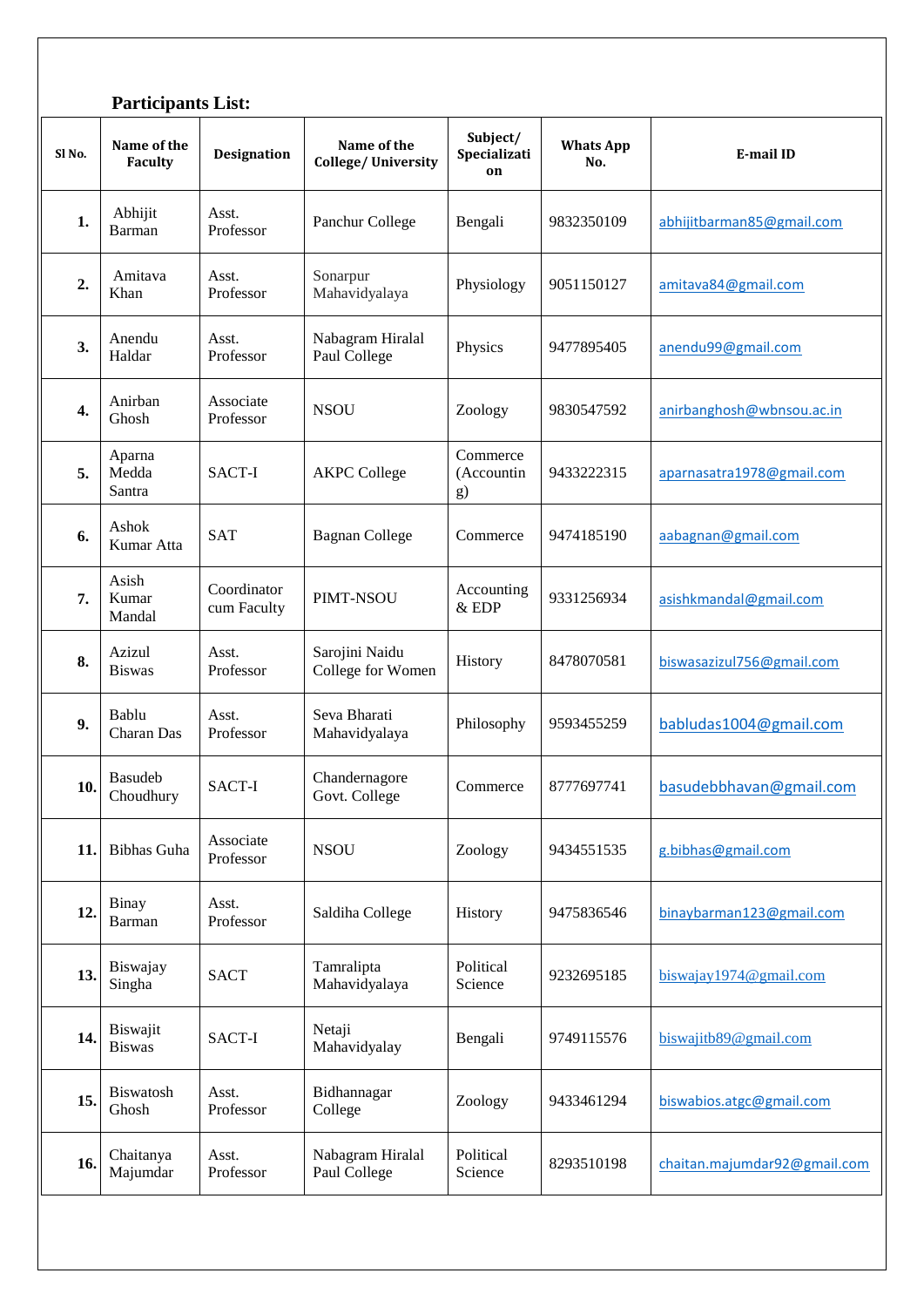| 17. | Debjani<br>Pathak             | Asst.<br>Professor                     | Sonarpur<br>Mahavidyalaya                                  | Education            | 9874884667 | debjanipathak@gmail.com                        |
|-----|-------------------------------|----------------------------------------|------------------------------------------------------------|----------------------|------------|------------------------------------------------|
| 18. | Dipankar<br>Jana              | <b>SACT</b>                            | Netaji<br>Mahavidyalay                                     | Geography            | 9735103054 | dipankarjana333@gmail.com                      |
| 19. | Dishari<br>Sarkar             | <b>SACT</b>                            | Sarojini Naidu<br>College for Women                        | <b>JMC</b>           | 7980618756 | disharisarkar20@gmail.com                      |
| 20. | Goutam<br>Mondal              | <b>SACT</b>                            | Saheed Anurup<br>Chandra<br>Mahavidyalaya                  | History              | 9804303560 | goutammondalgm52@gmail.com                     |
| 21. | Hasibul<br>Rahaman            | Asst.<br>Professor                     | Haldia Govt.<br>College                                    | Sociololgy           | 9476478654 | hasibulsociology@gmail.com                     |
| 22. | Kajal De                      | Professor                              | <b>NSOU</b>                                                | Mathematic<br>S      | 9433151129 | kdedirectorsc@gmail.com                        |
| 23. | Keshab<br>Chandra<br>Khanra   | Associate<br>Professor,<br>Coordinator | Dr. Kanailal<br>Bhattacharyya<br>College                   | Bengali              | 9830696112 | kkeshabchandra@gmail.com                       |
| 24. | Keya<br>Chakraborty           | SACT-I                                 | Dr. B. R. Ambedkar<br>Satobarshiki<br>Mahavidyalaya        | Bengali              | 8584802686 | dr.keyachakraborty@gmail.com                   |
| 25. | Kingshuk<br>Banerjee          | Asst.<br>Professor                     | Calcutta University                                        | English              | 7439444962 | kingbang062@gmail.com                          |
| 26. | Kushal De                     | Asst.<br>Professor                     | Dhruba Chand<br><b>Halder College</b>                      | Commerce<br>(HRM)    | 9831506070 | dekushal@yahoo.co.in                           |
| 27  | Lakshm<br>Kanta Singh         | Asst.<br>Professor                     | Saldia College                                             | Sanskrit             | 9635537207 | chiniminisingh@gmail.com                       |
| 28. | Mosharaf<br>Hossain<br>Mondal | Asst.<br>Professor                     | Siksha Bikash Seba<br>Foundation B.Ed &<br>D.El.Ed College | Geography            | 9064106383 | mosharaf1993mondal@gmail.co<br>$\underline{m}$ |
| 29. | Nayan<br><b>Biswas</b>        | Asst.<br>Professor                     | Nabagram Hiralal<br>Paul College                           | Mathematic<br>S      | 9836631863 | prof.nayanbiswas@gmail.com                     |
| 30. | Oindrila<br>Duttagupta        | Asst.<br>Professor                     | Vivekananda<br>College for Women                           | Political<br>Science | 9073493085 | ondgupta@gmail.com                             |
| 31. | Pahari<br>Sankar Das          | SACT-II                                | Joypur Panchanan<br>Roy College                            | Political<br>Science | 9734862570 | joypurcollege@yahoo.in                         |
| 32. | Pijush Kanti<br>Tripathi      | Officer-in-<br>Charge                  | Haldia Govt.<br>College                                    | Geography            | 9474347710 | pijushgeo1970@gmail.com                        |
| 33. | Pintu Sarkar                  | Associate<br>Professor                 | Shibpur<br>Dinabandhu<br>Institution<br>(College)          | Commerce             | 9477169879 | psarkar.edu@gmail.com                          |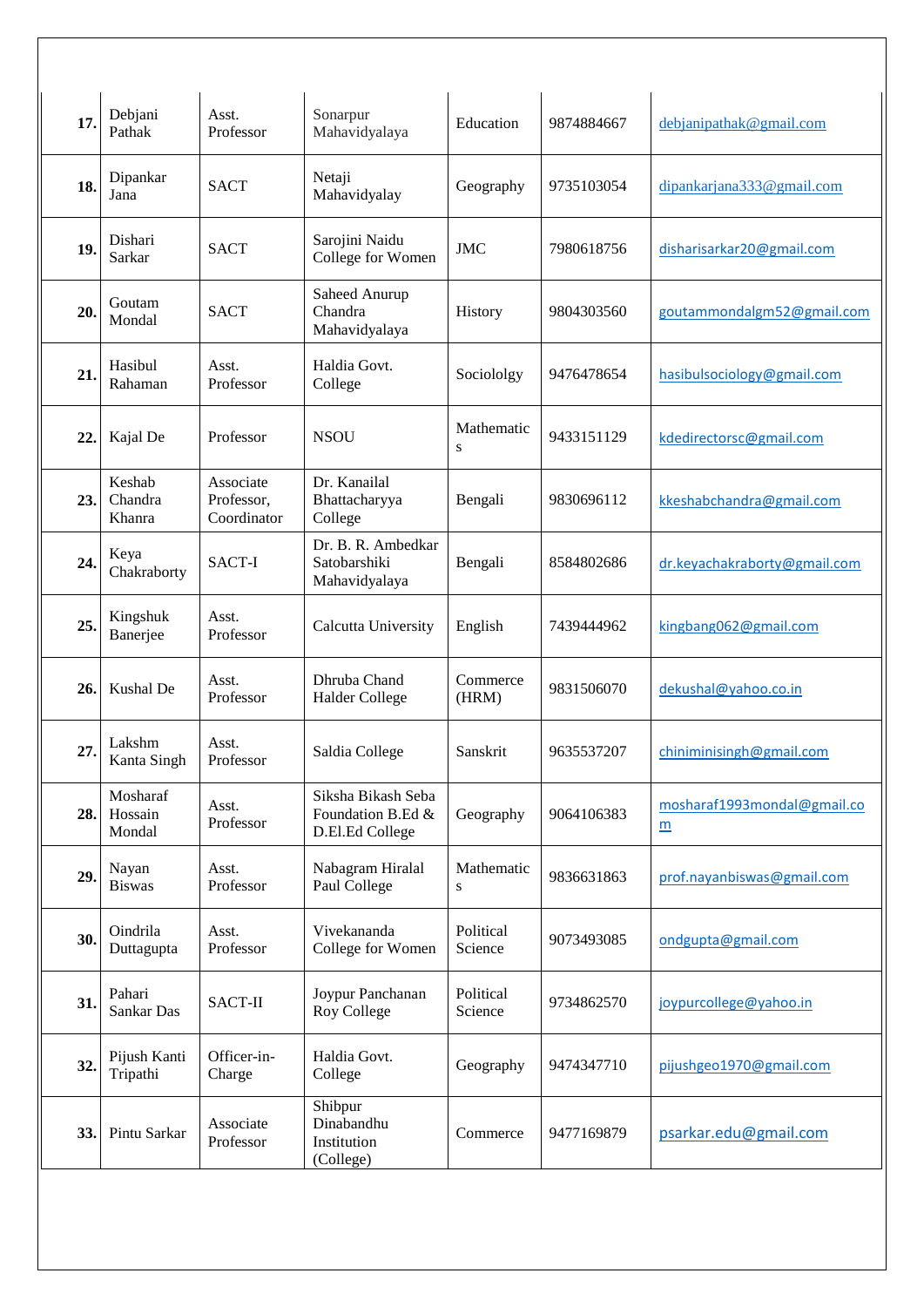| 34. | Prabir Kr.<br>Dey       | Director                                        | PIMT-NSOU                                                | Management<br>&<br>Entreprourship | 9830216056 | pimt.pkd@gmail.com                          |
|-----|-------------------------|-------------------------------------------------|----------------------------------------------------------|-----------------------------------|------------|---------------------------------------------|
| 35. | Priyanka<br>Datta       | Asst.<br>Professor                              | Bidhannagar<br>College                                   | Education                         | 9830663377 | priyankasunshine.d@gmail.com                |
| 36. | Rakesh<br>Manna         | Scholar and<br>Assistant<br>Teacher             | University of<br>Kalyani                                 | Education                         | 9153004126 | srijanrkm@gmail.com                         |
| 37. | Rina Basu<br>Mukherjee  | Associate<br>Professor                          | Sonarpur<br>Mahavidyalaya                                | Geography                         | 7439889156 | rbmukherjee59@gmail.com                     |
| 38. | Riya<br>Chakraborty     | Asst.<br>Professor                              | South Calcutta<br>Girls' College                         | Bengali                           | 9903368775 | bmgs.riya4850@gmail.com                     |
| 39. | Rupak<br>Karmakar       | SACT-I                                          | <b>Barasat College</b>                                   | Accountanc<br>у                   | 9062031812 | rkarmakar930@gmail.com                      |
| 40. | Samiya<br>Roshni        | Asst.<br>Professor                              | Adamas University                                        | Education                         | 8642073863 | samiyaroshni11@gmail.com                    |
| 41. | Sangita<br>Hajra Balial | <b>SACT</b>                                     | <b>Bagnan College</b>                                    | Zoology                           | 7595874777 | sangitahajrabalial@gmail.com                |
| 42. | Sanjay<br>Sarkar        | Asst.<br>Professor                              | <b>Bidhan Chandra</b><br>College                         | Education                         | 6290470931 | sarkar.sanjayedu@gmail.com                  |
| 43. | Santanu<br>Patra        | Ph.D<br>Research<br>Scolar                      | <b>NSOU</b>                                              | Education                         | 9733838234 | santapriya2010@gmail.com                    |
| 44. | Saranya<br>Chakraborti  | SACT-I &<br>Asst.<br>Coordinator<br><b>NSOU</b> | Sarojini Naidu<br>College for Women                      | Environme<br>ntal Science         | 9674449657 | chakraborti.saranya@sncwhs.ac.i<br><u>n</u> |
| 45. | Sharmistha<br>Goswami   | Asst.<br>Professor                              | Maharaja Manindra<br>Chandra College                     | History                           | 6291587077 | sharmisthachatterjee005@gm<br>ail.com       |
| 46. | Shatarupa<br>Burman     | Research<br>Scholar                             | The University of<br>Calcutta                            | Education                         | 9433731977 | shatarupaburman@gmail.com                   |
| 47. | Sibsankar<br>Karan      | Asst.<br>Professor                              | Haldia Govt.<br>College                                  | <b>Statistics</b>                 | 9614543876 | ksibsankar@gmail.com                        |
| 48. | Sintu<br>Mondal         | <b>SACT</b>                                     | Netaji<br>Mahavidyalaya                                  | Geography                         | 9832205777 | mailtosintumondal@gmail.com                 |
| 49. | Sk Alamgir<br>Badsha    | Asst.<br>Professor                              | Sambhu Nath<br>College<br>(Tarakeswar Degree<br>College) | Geography                         | 9932027893 | sk.alamgir27@gmail.com                      |
| 50. | Sk Fazlul<br>Haque      | Principal                                       | Sadhan Chandra<br>Mahavidyalaya                          | <b>Botany</b>                     | 9734786695 | principalscm@gmail.com                      |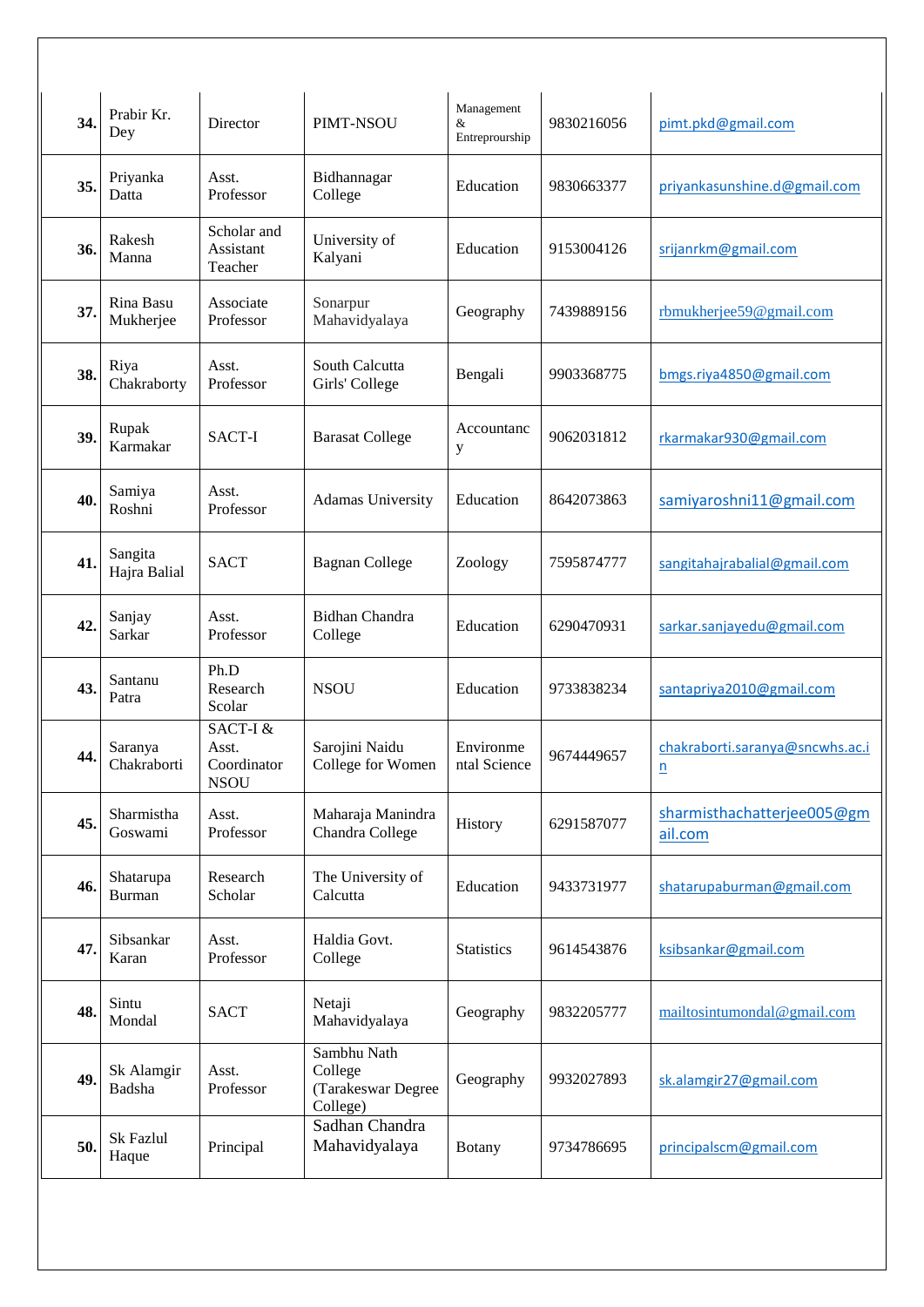| 51. | Sonali<br>Chakraborty         | Asst.<br>Professor          | Maharaja Manindra<br>Chandra College      | Bengali              |            |                                |
|-----|-------------------------------|-----------------------------|-------------------------------------------|----------------------|------------|--------------------------------|
| 52. | Subhadeep<br>Mukhopadh<br>yay | Asst.<br>Professor          | Sadhan Chandra<br>Mahavidyalaya           | Sanskrit             | 9614180792 | subhadeep245@gmail.com         |
| 53. | Subhadipa<br>Sengupta         | Asst.<br>Professor          | Bidhannagar<br>College                    | <b>Botany</b>        | 9830494460 | bansubha@gmail.com             |
| 54. | Subhas Shit                   | Asst.<br>Professor          | Joypur Panchanan<br>Roy College           | History              | 9732591055 | subhas069@gmail.com            |
| 55. | Subrata<br>Naskar             | Ph.D<br>Research<br>Scholar | <b>NSOU</b>                               | Education            | 7003966174 | subrata.naskar73@gmail.com     |
| 56. | Suchita Sen                   | Asst.<br>Professor          | <b>Belda College</b>                      | Political<br>Science | 9434105073 | suchitasen14@gmail.com         |
| 57. | Sudeb<br>Bhattachary<br>ya    | <b>SACT</b>                 | Vivekananda<br>Mission<br>Mahavidyalaya   | History              | 8001928191 | bhattacharyya.s125@gmail.com   |
| 58. | Sujit Naskar                  | Guest<br>Lecturer           | <b>Basanti Devi</b><br>College            | History              | 9635503551 | sujit.naskar963@gmail.com      |
| 59. | Sukanya<br><b>Bhadra</b>      | Associate<br>Professor      | Vivekananda<br>College for Women          | English              | 9830794336 | sukanya.santiniketan@gmail.com |
| 60. | Sundar<br>Manna               | <b>SACT</b>                 | <b>Bagnan College</b>                     | English              | 9433267371 | saikatsmanna@gmail.com         |
| 61. | Suparna<br>Banerjee           | Asst.<br>Professor          | Calcutta University                       | Law                  | 6289802327 | suparna.banerjee777@gmail.com  |
| 62. | Susanta<br>Maiti              | <b>SACT</b>                 | Tamralipta<br>Mahavidyalaya               | English              | 9732883439 | maiti.susanta@gmail.com        |
| 63. | Sushanta<br>Kumar<br>Mahato   | Asst.<br>Professor          | Joypur Panchanan<br>Roy College           | Bengali              | 9775318680 | joypurcollege@yahoo.in         |
| 64. | Susnata<br>Ghosh              | Asst.<br>Professor          | Sadhan Chandra<br>Mahavidyalaya           | Philosophy           | 9051559592 | ghoshsusnata@gmail.com         |
| 65. | Suvankar<br>Dasgupta          | <b>SACT</b>                 | Sonarpur<br>Mahavidyalaya                 | Sociology            | 8420597757 | dasgupta.suvankar@gmail.com    |
| 66. | Swarup<br><b>Kumar Das</b>    | <b>SACT</b>                 | Saheed Anurup<br>Chandra<br>Mahavidyalaya | History              | 9062067884 | swarupdas789@gmail.com         |
| 67. | Tapashree<br>Ghosh            | Asst.<br>Professor          | Dhruba Chand<br><b>Halder College</b>     | English              | 9831848248 | tapashree.ghosh.deb@gmail.com  |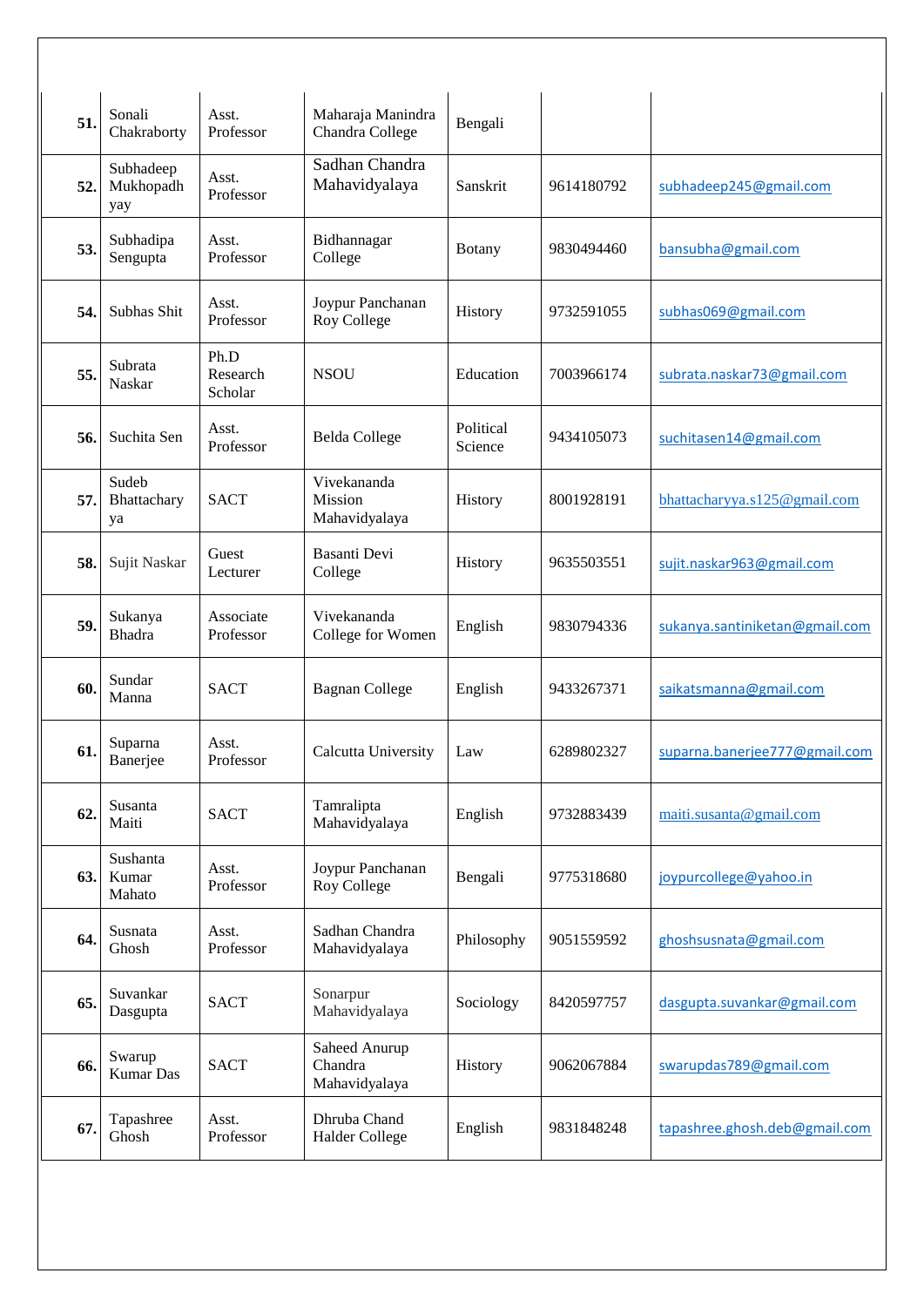| 68. | Tarak<br>Medda              | <b>SACT</b>                   | Dr. Kanailal<br>Bhattacharyya<br>College | Political<br>Science | 9830880212  | tarakmedda1973@gmail.com       |
|-----|-----------------------------|-------------------------------|------------------------------------------|----------------------|-------------|--------------------------------|
| 69. | Dipannita<br>Sanyal         | Asst.<br>Professor            | Sir Gurudas<br>Mahavidyalaya             | Pol.<br>Science      | 9903572075  | dipannit.sanyal27@gmail.com    |
| 70. | Goutam<br>Halder            | Asst.<br>Professor            | Sir Gurudas<br>Mahavidyalaya             | History              | 9593950999  | minkgoutam01@gmail.com         |
| 71. | Prof.<br>Anirban<br>Ghosh   | Director-<br><b>CIQA</b>      | <b>NSOU</b>                              | Commerce             | 79803666313 | anirban1972@gmail.com          |
| 72  | Dr. Shibani<br>Ghosh        | E.S to the<br>V.C             | <b>NSOU</b>                              | Bengali              | 9830340424  | amishibanighosh@gmail.com      |
| 73. | Prosenjit<br>Bhattacharya   | Dy Director-<br>RC            | <b>NSOU</b>                              | Manageme<br>nt       | 9433242705  | pb@wbnsou.ac.in                |
| 74. | Dr. Papiya<br>Upadhyay      | <b>Asst Prof</b>              | <b>NSOU</b>                              | Education            | 9830862306  | papiyaupadhyay19@gmail.co<br>m |
| 75. | Gourab<br>Barua             | Asst<br>Registrar             | <b>NSOU</b>                              | Geography            | 9836581269  | gourabbarua67@gmail.com        |
| 76. | Dr. Ritu<br>Mathur<br>Mitra | Asso Prof                     | <b>NSOU</b>                              | History              | 9748002001  | ritu.mathurmitra@gmail.com     |
| 77. | MadhuryaM<br>ay Das         | Asst<br>Registrar<br>(S/C)    | <b>NSOU</b>                              | Lib Sc.              | 9123760376  | mail.madhurya@gmail.com        |
| 78. | Prof.<br>Chandan<br>Basu    | Director-<br>SoSS             | <b>NSOU</b>                              | History              | 9433428470  | cbacademics@gmail.com          |
| 79. | Nilanjana<br>Chatterjee     | <b>Asst Director</b><br>(S/C) | <b>NSOU</b>                              | Economics            | 8697285082  | nilanjanadsc@gmail.com         |
| 80. | Someswar<br><b>Bhowmik</b>  | OiC, COEdn                    | <b>NSOU</b>                              | Economics            | XX          | XX                             |